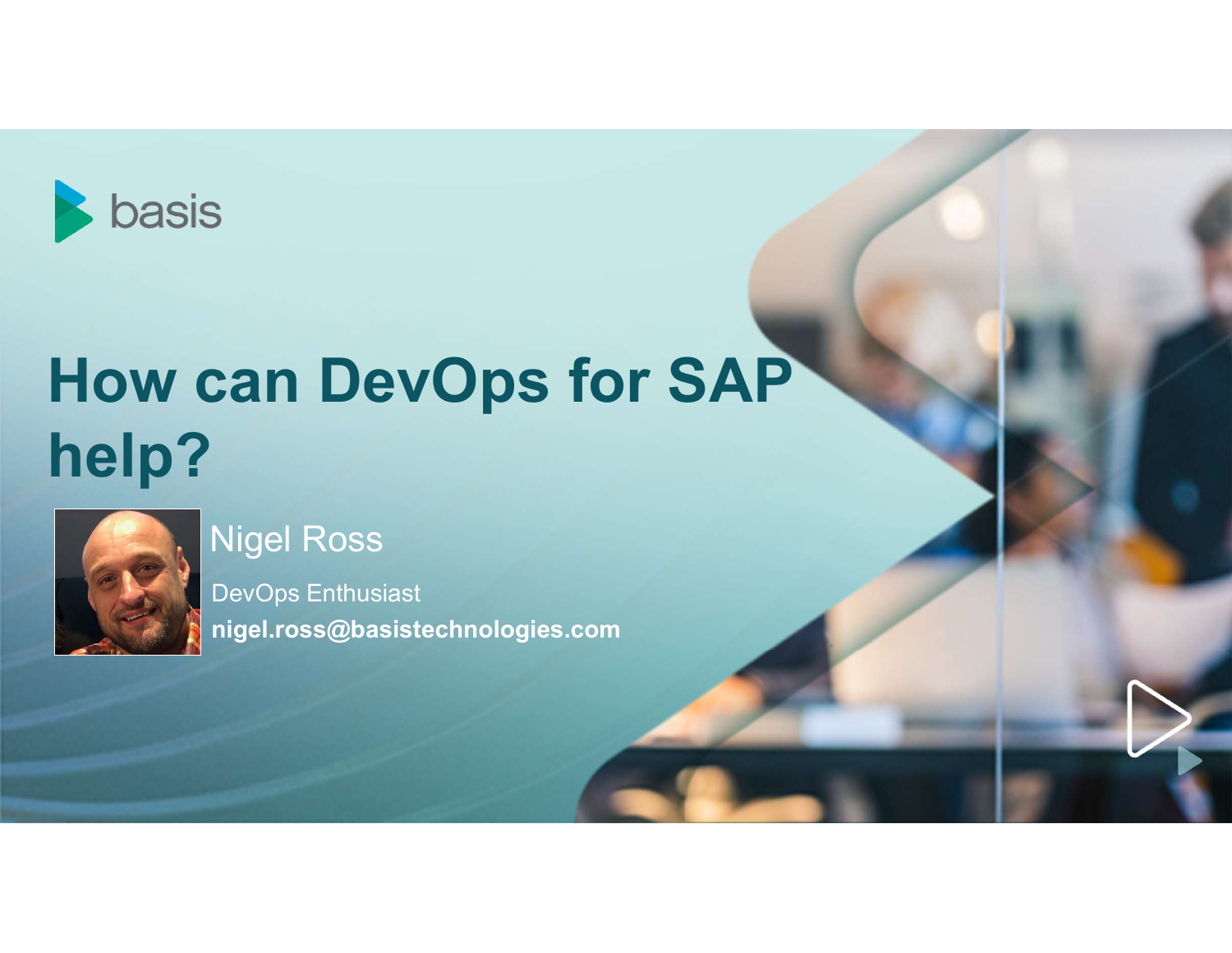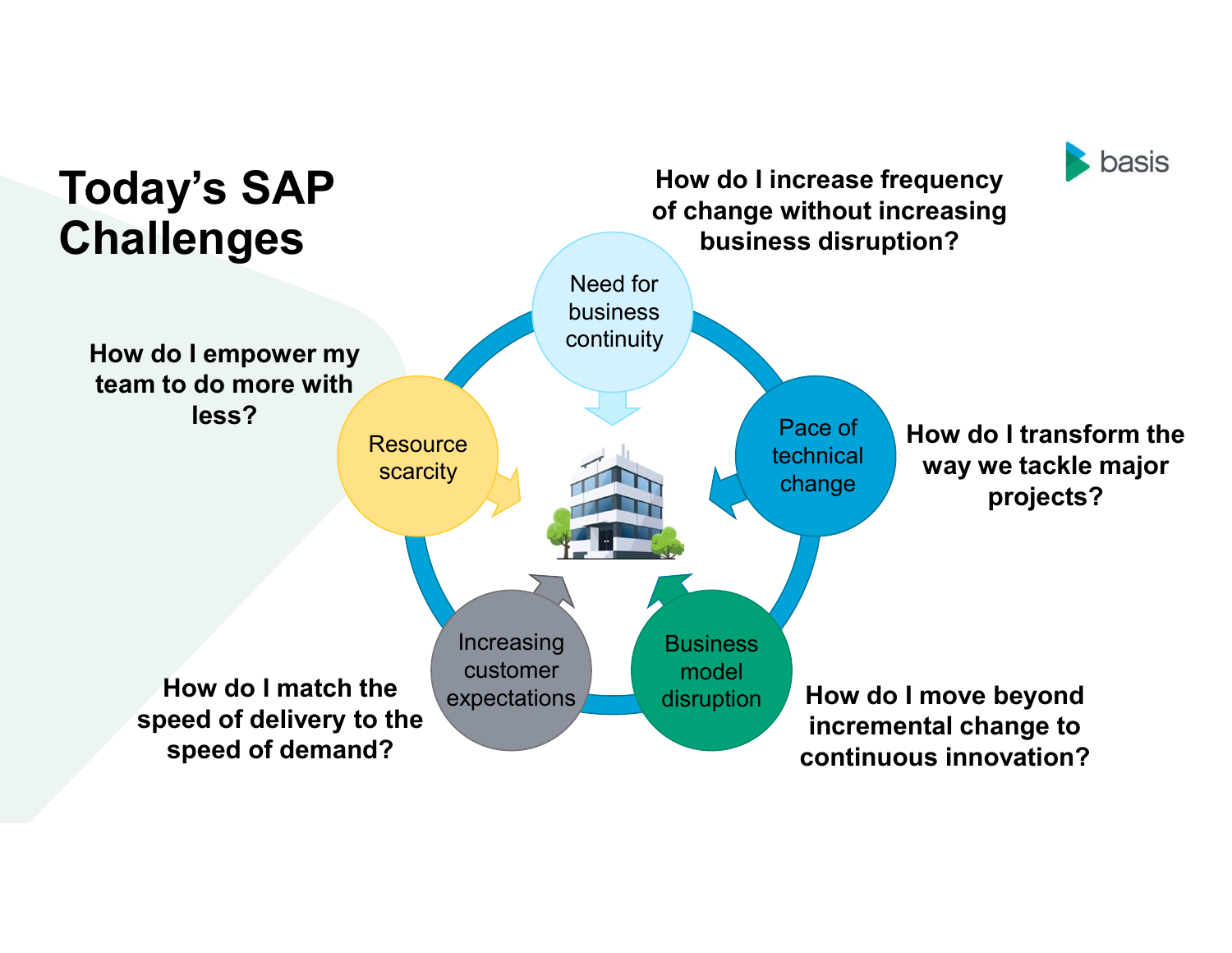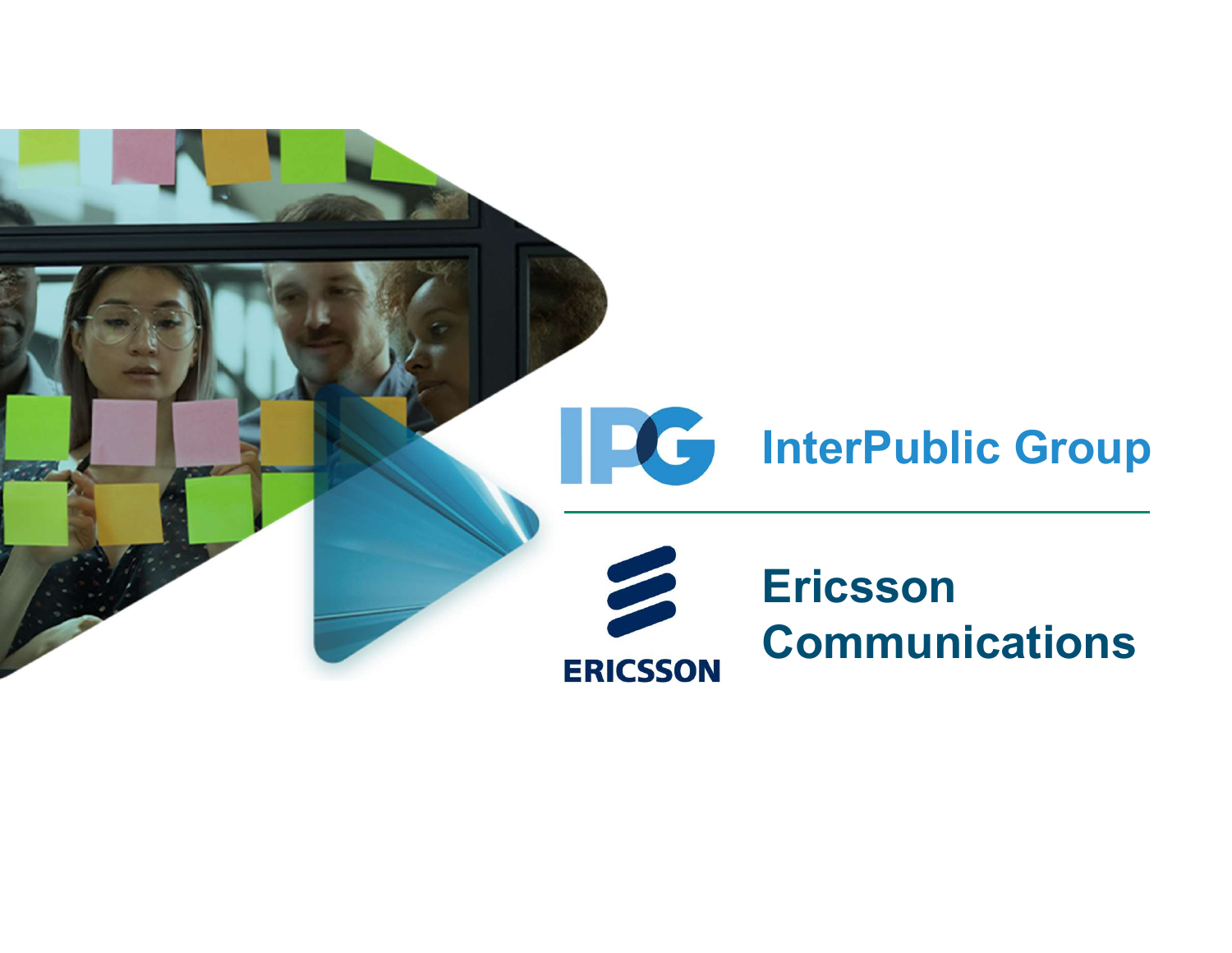# DevOps for SAP, at IPG **DevOps for SAP, at IPG<br>
Challenges:**<br>• Digital disruption & new competitors<br>• Increased customer expectations<br>• Growth through acquisitions<br>• Agency demand for more agile IT

#### Challenges:

- 
- 
- Growth through acquisitions
- 
- **DevOps for SAP, at IPG**<br>
Challenges:<br>
 Digital disruption & new competitors<br>
 Increased customer expectations<br>
 Growth through acquisitions<br>
 Agency demand for more agile IT<br>
 Adopt DevOps in core SAP<br>systems serving • Adopt DevOps in core SAP **evOps for SAP, at IPG**<br> **Constrained SAP, at IPG**<br> **Constrained SAP**<br> **Constrained SAP**<br> **Constrained SAP**<br> **Constrained SAP**<br> **Constrained SAP**<br> **Constrained SAP**<br>
Systems serving dozens of global<br>
brands<br>
Maintain stric brands **Challenges:**<br>
• Digital disruption & new competitors<br>
• Increased customer expectations<br>
• Growth through acquisitions<br>
• Agency demand for more **agile IT**<br>
• Adopt DevOps in core SAP<br>
systems serving dozens of global<br>
br
- 

• Digital disruption & new competitors  $\begin{array}{ccc} \bullet & \bullet & \bullet \end{array}$  copy that approach into our ERP "In today's world when "In today's world when<br>"In today's world when<br>continuous delivery is the norm<br>for digital platforms, we've really<br>had to find ways and methods to<br>copy that approach into our ERP "In today's world when<br>"In today's world when<br>continuous delivery is the norm<br>for digital platforms, we've really<br>had to find ways and methods to<br>copy that approach into our ERP<br>system." "In today's world when<br>"In today's world when<br>continuous delivery is the norm<br>for digital platforms, we've really<br>had to find ways and methods to<br>copy that approach into our ERP<br>system." "In today's world when<br>
"In today's world when<br>
continuous delivery is the norm<br>
for digital platforms, we've really<br>
had to find ways and methods to<br>
copy that approach into our ERP<br>
system." system." When<br>
ery is the norm<br>
ms, we've really<br>
and methods to<br>
ich into our ERP<br>
Orhan Ozalp,<br>
Executive Director,<br>
Global SAP Solutions,<br>
Interpublic Group



Executive Director, Global SAP Solutions, Interpublic Group



basistechnologies.com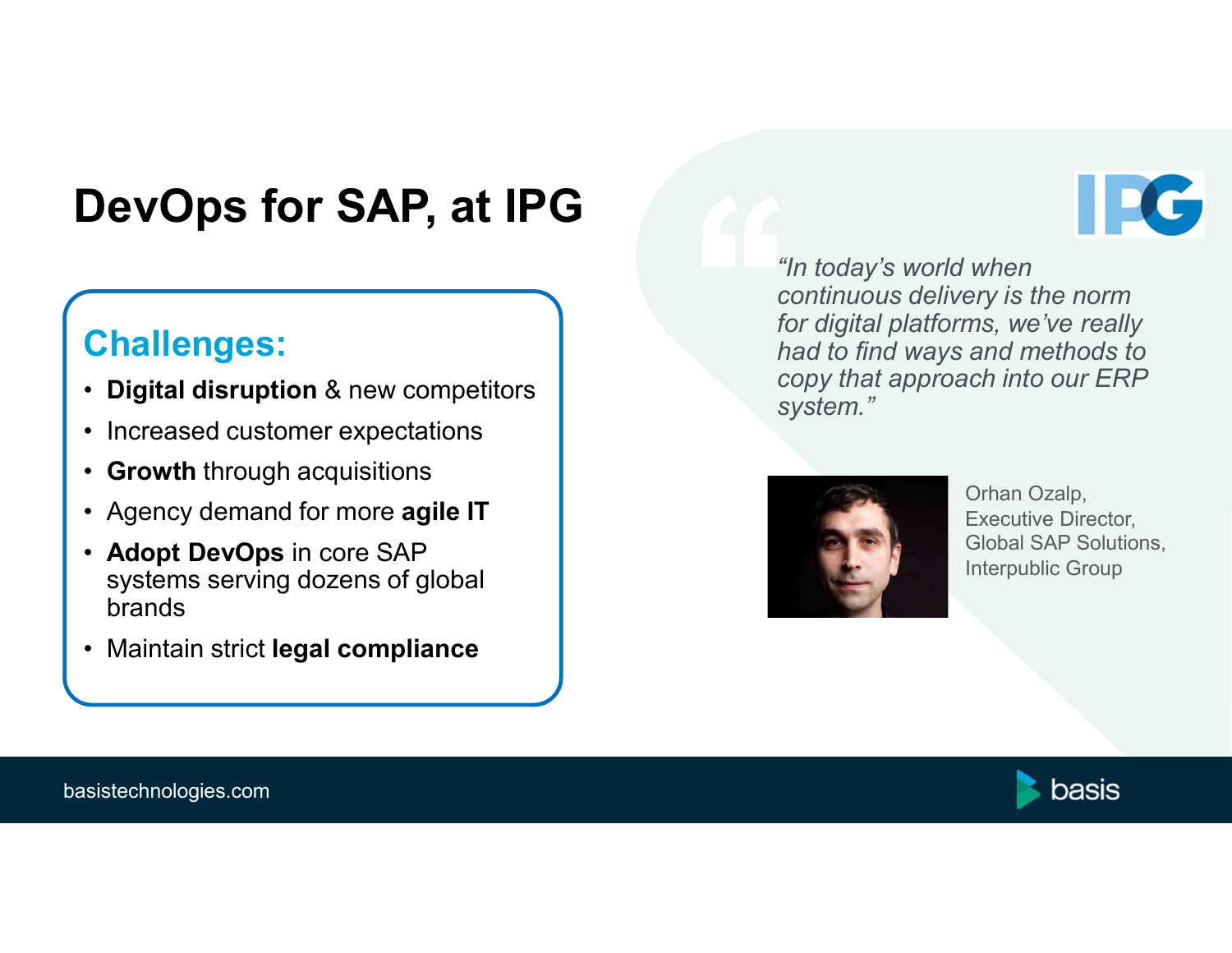# DevOps for SAP, at IPG **DevOps for SAP, at IPG<br>
Challenges:**<br>• Digital disruption & new competitors<br>• Increased customer expectations<br>• Agency demand for more agile IT **DevOps for SAP, at IPG**<br>
Challenges:<br>
• Digital disruption & new competitors<br>
• Increased customer expectations<br>
• Growth through acquisitions<br>
• Agency demand for more agile IT<br>
• Adopt DevOps in core SAP systems<br>
• Serv

#### Challenges:

- Digital disruption & new competitors
- 
- Growth through acquisitions
- 
- Adopt DevOps in core SAP systems serving dozens of global brands and  $\sqrt{ }$ PEVUPS IOT SAF, at IFU<br>
Challenges:<br>
• Digital disruption & new competitors<br>
• Increased customer expectations<br>
• Growth through acquisitions<br>
• Agency demand for more agile IT<br>
• Adopt DevOps in core SAP systems<br>
• Maint
- 

#### Outcomes…

- $\checkmark$  Successfully used ActiveControl to support SAP DevOps Outcomes...<br>
✓ Successfully used ActiveControl<br>
to support SAP DevOps<br>
✓ Bi-monthy to <u>weekly</u> SAP<br>
releases<br>
✓ Lower cost of change & increase<br>
in release quality
- releases
- $\checkmark$  Lower cost of change & increase in release quality
- Complete cross-team visibility
- $\checkmark$  Massive drop in compliance effort
- $\checkmark$  Better able to support varied agency needs in a competitive market



basistechnologies.com



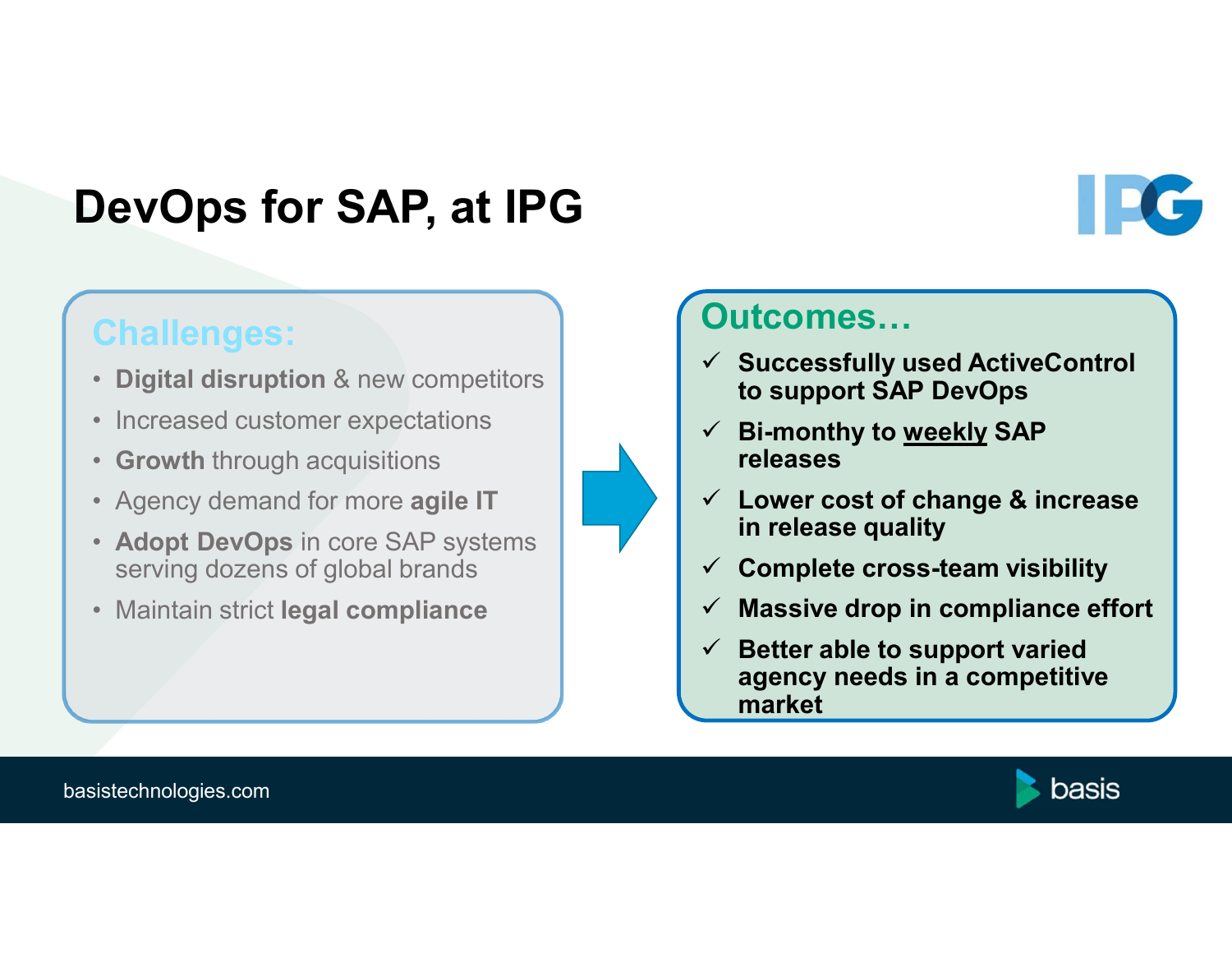## DevOps for SAP, with Ericsson



#### **Challenges**

- **PevOps for SAP, with Erichtages**<br>
 Project to move to an IT-wide<br>
 Challenges<br>
 Continuous delivery model based on<br>
 SAP was disconnected from other continuous delivery model based on DevOps
- SAP was disconnected from other non-SAP application delivery
- Different tools and teams were involved with little communication
- SAP became a blocker to full DevOps adoption



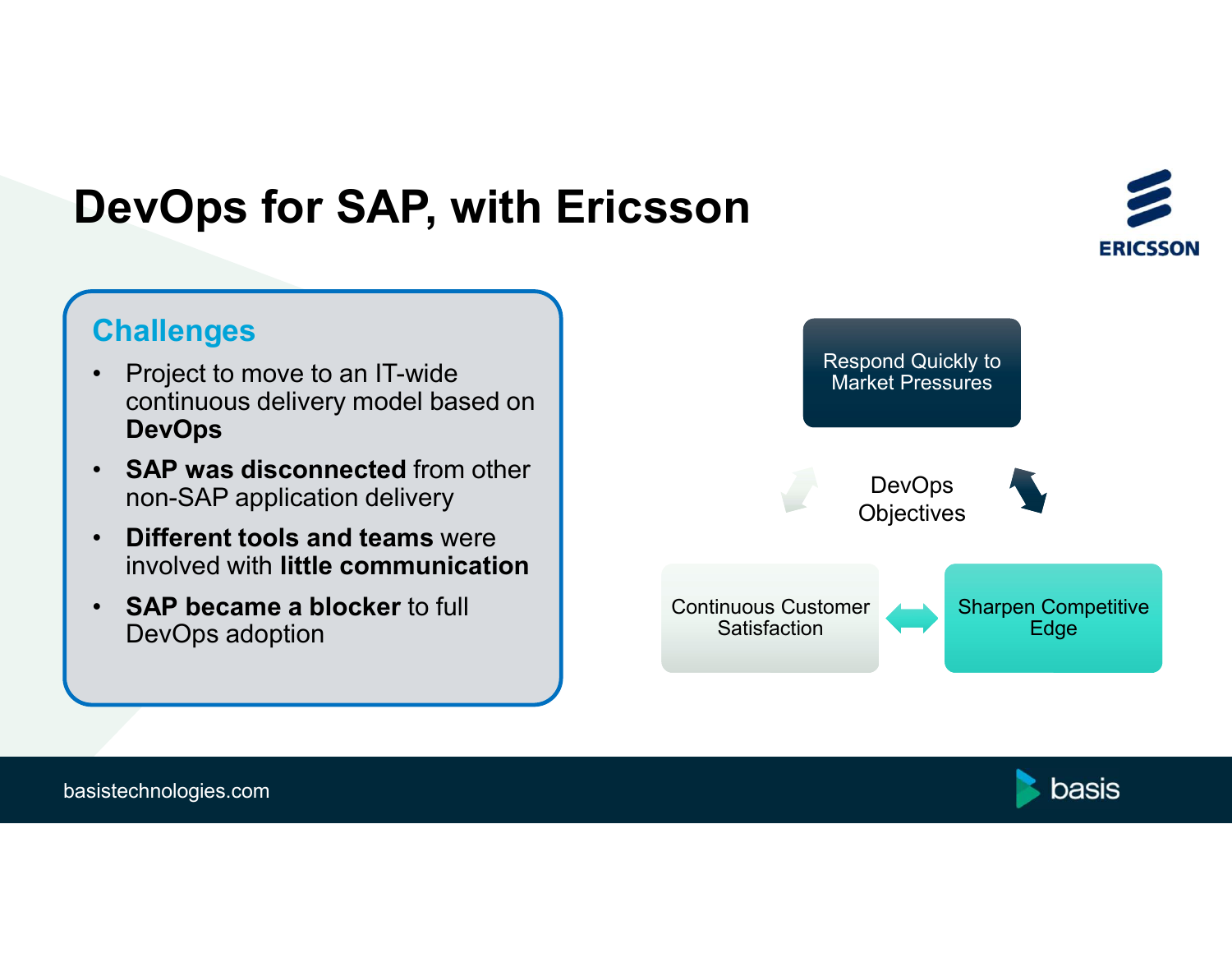# DevOps for SAP with Ericsson



#### **Challenges**

- **Project to move to an IT-wide<br>
Challenges<br>• Project to move to an IT-wide<br>• Continuous delivery model based on<br>• SAP was disconnected from other** continuous delivery model based on **DevOps**
- SAP was disconnected from other non-SAP application delivery
- **Different tools and teams were** involved with little communication
- SAP became a blocker to full DevOps adoption



#### Outcomes…

- $\checkmark$  Successfully used ActiveControl to support SAP DevOps
- $\checkmark$  Harmonized agile and CI/CD processes (N+10 in SAP)
- $\checkmark$  Integrated SAP into crossapplication delivery pipeline
- $\checkmark$  On-demand delivery of SAP change
- $\checkmark$  Faster response to business & customers

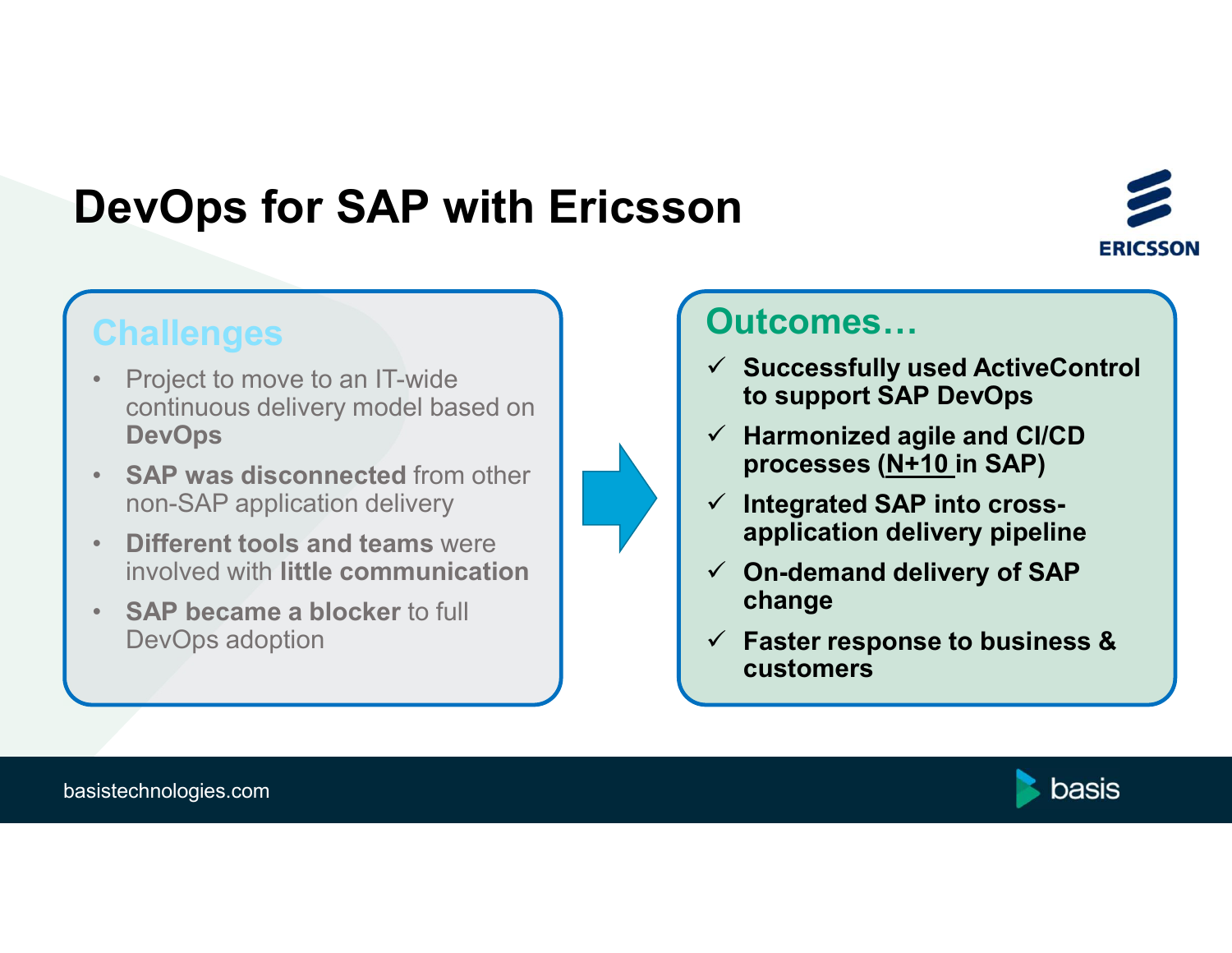

#### **Continuous Delivery DevOps** Engineered for SAP **Platform ActiveControl Testimony** Change & Release **SAP®** Certified **Regression Testing** Automation Integration with SAP S/4HANA® The only complete DevOps and test **Transformation** automation platform engineered for SAP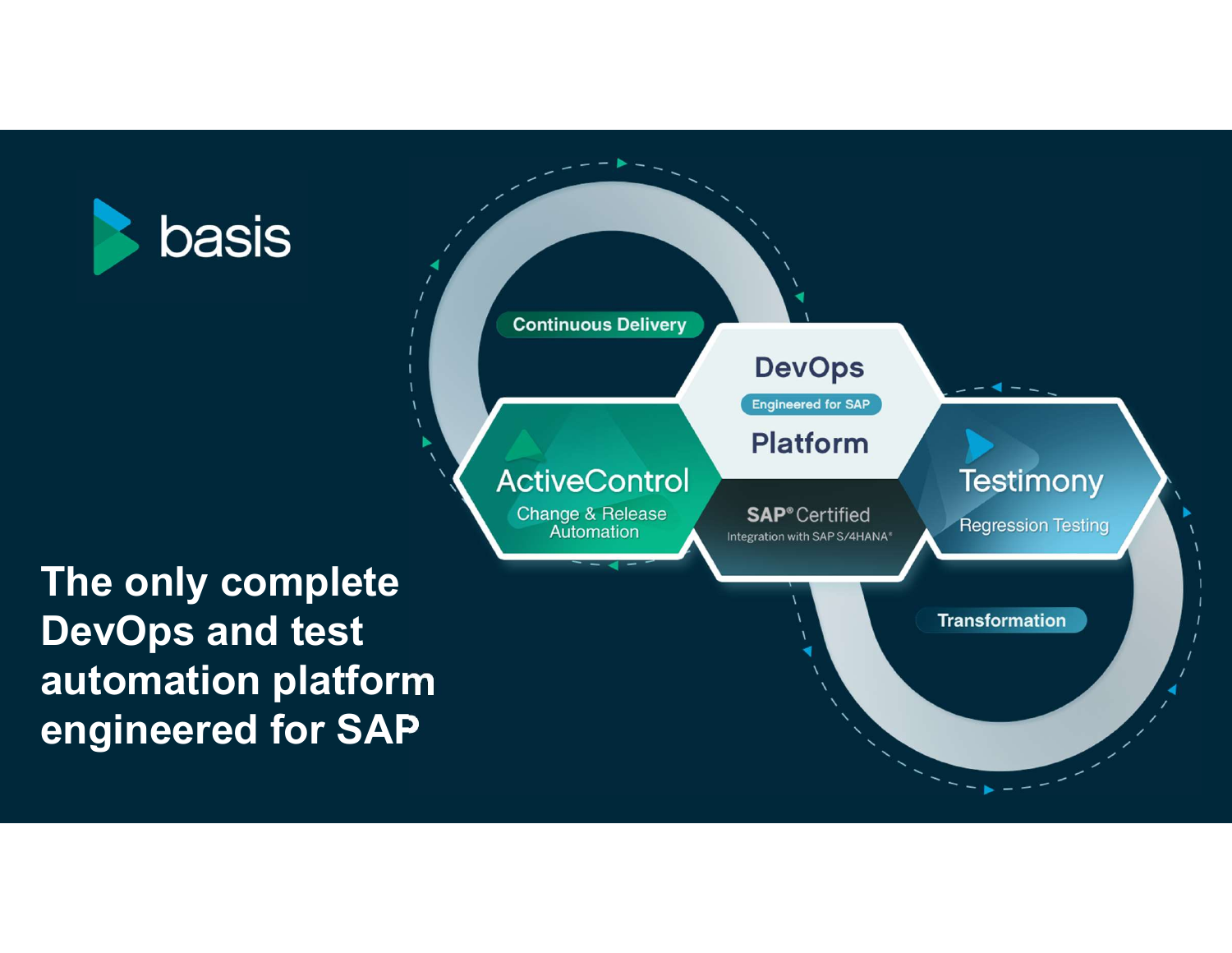# About Basis Technologies

- Software automation that changes Booking.com
- Pioneers of DevOps & Continuous Delivery for SAP
- The most complete DevOps and test automation platform engineered for SAP
- Founded in 1997; SAP Experts vistaprint
- Global presence: London, Dallas, Sydney, Berlin, Budapest





**SAP**<sup>®</sup> Certified Integration with SAP S/4HANA® **SAP**<sup>®</sup> Certified Powered by SAP NetWeaver®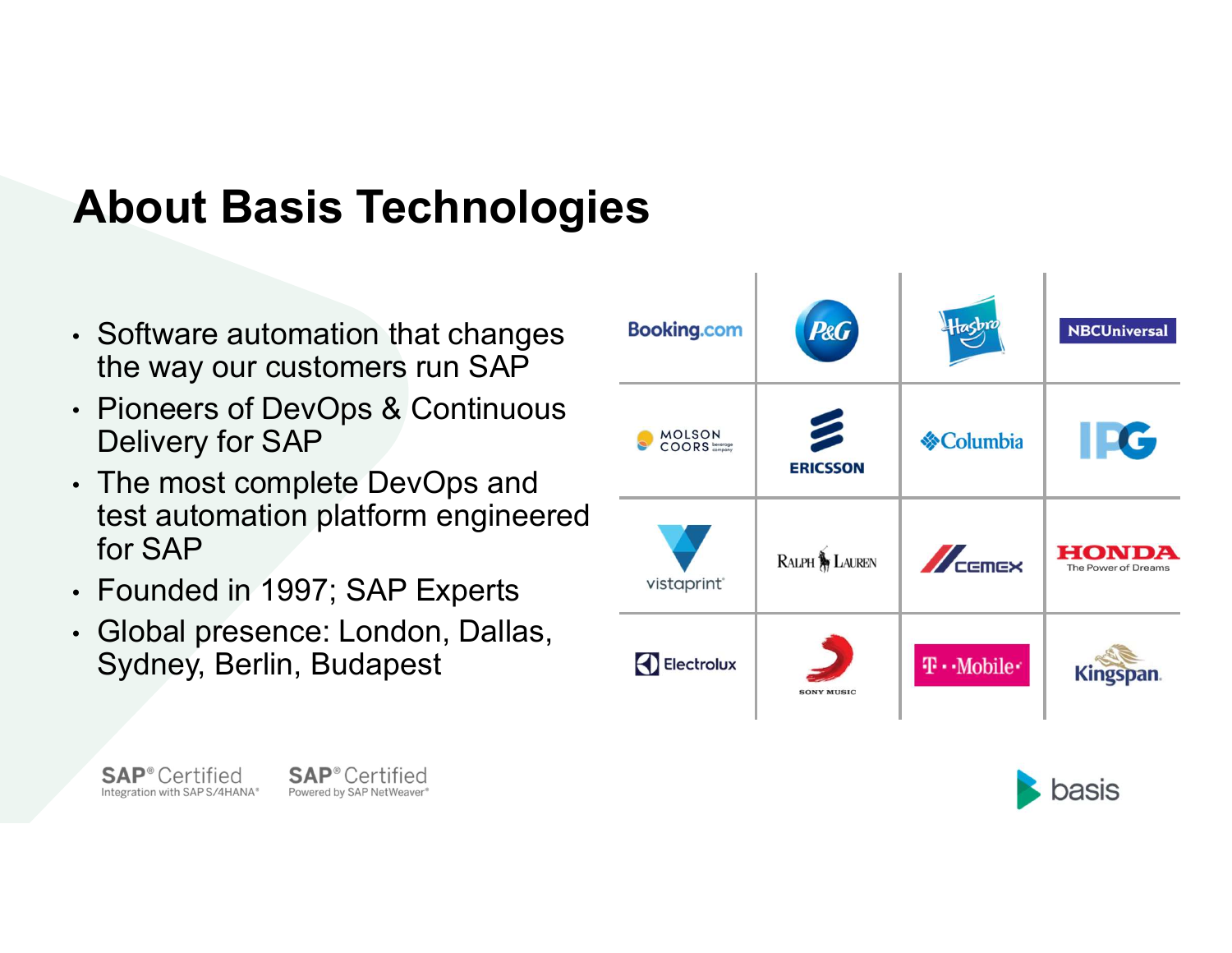# **Summary**

- **Summary<br>• Todays challenges in the SAP<br>space can be addressed with<br>DevOps.** space can be addressed with DevOps. **Summary<br>
• Todays challenges in the SAP<br>
space can be addressed with<br>
DevOps.<br>
• DevOps for SAP is in the world<br>
today, delivering tangible, real<br>
business value.**
- today, delivering tangible, real business value. • Todays challenges in the SAP<br>
• Fodays challenges in the SAP<br>
• DevOps.<br>
• DevOps for SAP is in the world<br>
today, delivering tangible, real<br>
business value.<br>
• Everyone's journey with DevOps<br>
is different<br>
• The right to space can be addressed with<br>
DevOps.<br>
• DevOps for SAP is in the world<br>
today, delivering tangible, real<br>
business value.<br>
• Everyone's journey with DevOps<br>
is different<br>
• The right tooling is **essential**!<br>
asistechnologi
- is different
- 





basistechnologies.com